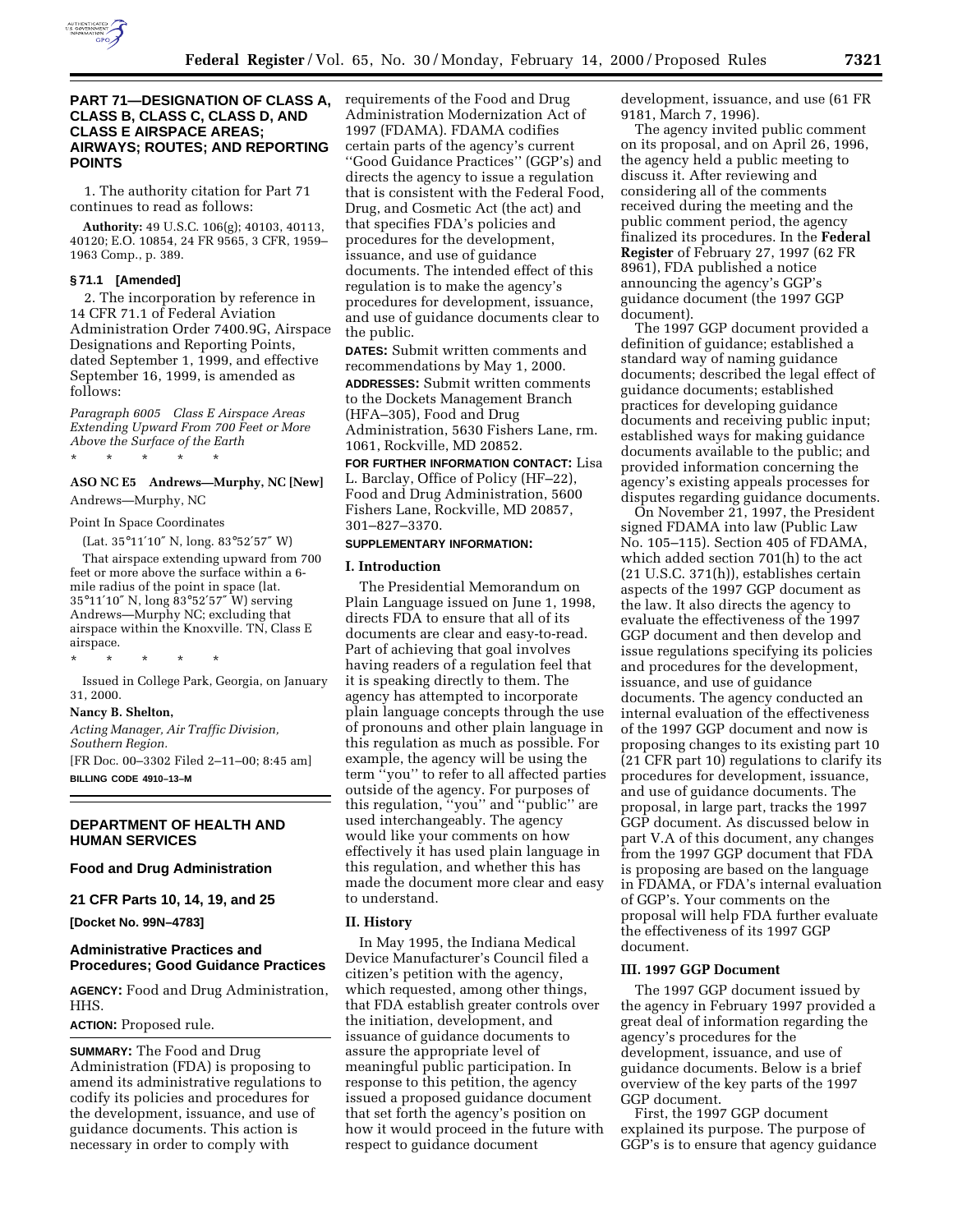documents are developed with the proper amount of your participation, that you have easy access to guidance documents, and that guidance documents are not treated as binding requirements on you or on FDA. The agency also wanted to ensure that every part of the agency followed these policies and procedures the same way.

The 1997 GGP document also clarified what does and does not constitute a guidance document, and it provided examples.

The 1997 GGP document stated that guidance documents themselves do not create rights or responsibilities under the law, and guidance documents are not legally binding on you or on the agency. Instead, guidance documents explain how the agency believes the law applies to certain regulated activities. The 1997 GGP document also noted, however, that a guidance document represents the agency's current thinking on the subject addressed in the document, and it is intended to ensure consistency in the application of laws and regulations. Therefore, FDA supervisors will take steps to ensure that their employees do not make determinations that are different from what is in a guidance document without appropriate justification and supervisory concurrence.

The 1997 GGP document described several different ways that the agency receives your input regarding guidance documents before, during, and after a document's development. The 1997 GGP document also described the internal FDA clearance process for guidance documents.

Under the 1997 GGP document, the agency adopted a two-level approach to the development of guidance documents. Level 1 guidance documents were defined as those documents directed primarily to applicants/sponsors or other members of the regulated industry that set forth first interpretations of statutory or regulatory requirements, changes in interpretation or policy that are of more than a minor nature, unusually complex scientific issues, or highly controversial issues. Level 2 guidance documents included all other documents.

For a Level 1 guidance document, which the agency defined as generally more controversial or new, FDA calls for public input, in most cases, before the document goes into effect. For a Level 2 document, which is generally less novel or controversial in nature, FDA calls for your comments when the document is issued.

The 1997 GGP document established certain standard elements that are included in all guidance documents,

including: A standard way of referring to guidance documents; a statement of nonbinding effect; the absence of any language implying that the document is mandatory; and other standard information, such as date of issuance and whether a document is draft or final.

The 1997 GGP document also clarified that FDA will educate and train all current and new FDA employees involved in the development, issuance, and use of guidance documents about the agency's GGP's and will monitor staff to ensure that they are appropriately following GGP's. The GGP guidance also stated that the agency would evaluate whether GGP's are achieving their purpose. According to the 1997 GGP document, lists of guidance documents and the documents themselves will be available to you. The agency will maintain and update this list.

Finally, the 1997 GGP document described an appeals process that provides you with an opportunity to raise an issue regarding whether FDA staff have followed GGP's.

## **IV. Statutory Requirements Under FDAMA**

Section 701(h) of the act (21 U.S.C. 371(h)) codifies certain parts of the 1997 GGP document. Section 701(h)(1)(A) of the act requires the agency to develop guidance documents with public participation and to ensure that information identifying the existence of such documents and the documents themselves are made available to you both in written form and, as feasible, through electronic means.

Section 701(h)(1)(A) of the act further explains that guidance documents shall not create or confer any rights for or on any person, although they represent the views of the agency on matters within its jurisdiction.

Section  $701(h)(1)(B)$  of the act states that guidance documents shall not be binding on the agency, and that the agency shall ensure that its employees do not deviate from such guidances without appropriate justification and supervisory concurrence. Under the statute, the agency is required to: (1) Provide training to employees on how to develop and use guidance documents, and (2) monitor the development and issuance of guidance documents.

For certain categories of guidance documents, the statute requires that the agency ensure public participation in their development prior to implementation. (See section  $701(h)(1)(C)$  of the act.) These categories include documents that: (1) Set forth initial interpretations of a statute or

regulation; (2) contain changes in interpretation or policy that are of more than a minor nature; (3) contain complex scientific issues; or (4) contain highly controversial issues. Prior public participation is required for these categories of documents unless the agency determines that such prior public participation is not feasible or appropriate. In such cases, the agency is required to provide for public comment upon implementation and to consider any comments received.

For guidance documents that set forth existing practices or minor changes in policy, section 701(h)(1)(D) of the act requires the agency to provide you with an opportunity to comment upon implementation.

Section 701(h)(2) of the act requires the agency to ensure uniform nomenclature for guidance documents and uniform internal procedures for approval of guidance documents. The agency is also required to ensure that new and revised guidance documents are properly dated and indicate the nonbinding nature of the documents. The statute also requires the agency to conduct periodic reviews of all guidance documents and, where appropriate, revise such documents.

Section 701(h)(3) of the act requires the agency to maintain a list of guidance documents which must be kept electronically, updated, and published periodically in the **Federal Register**. FDA must also make copies of the guidance documents available to the public.

Section 701(h)(4) of the act requires the agency to have an effective appeals mechanism to address complaints that FDA is not developing and using guidance documents in accordance with this provision of the law.

Finally, section 701(h)(5) of the act requires the agency to evaluate the effectiveness of the 1997 GGP document and then to issue regulations specifying its policies and procedures for developing, issuing, and using guidance documents by July 1, 2000.

### **V. Proposed Regulations**

#### *A. Overview*

To evaluate the strengths and weaknesses of its GGP's as required by FDAMA, and as stated in its 1997 GGP document, the agency conducted an informal internal survey. The survey solicited information regarding FDA employees' views on the effectiveness of GGP's and questioned whether FDA employees had received complaints regarding the agency's development, issuance, and use of guidance documents since the development of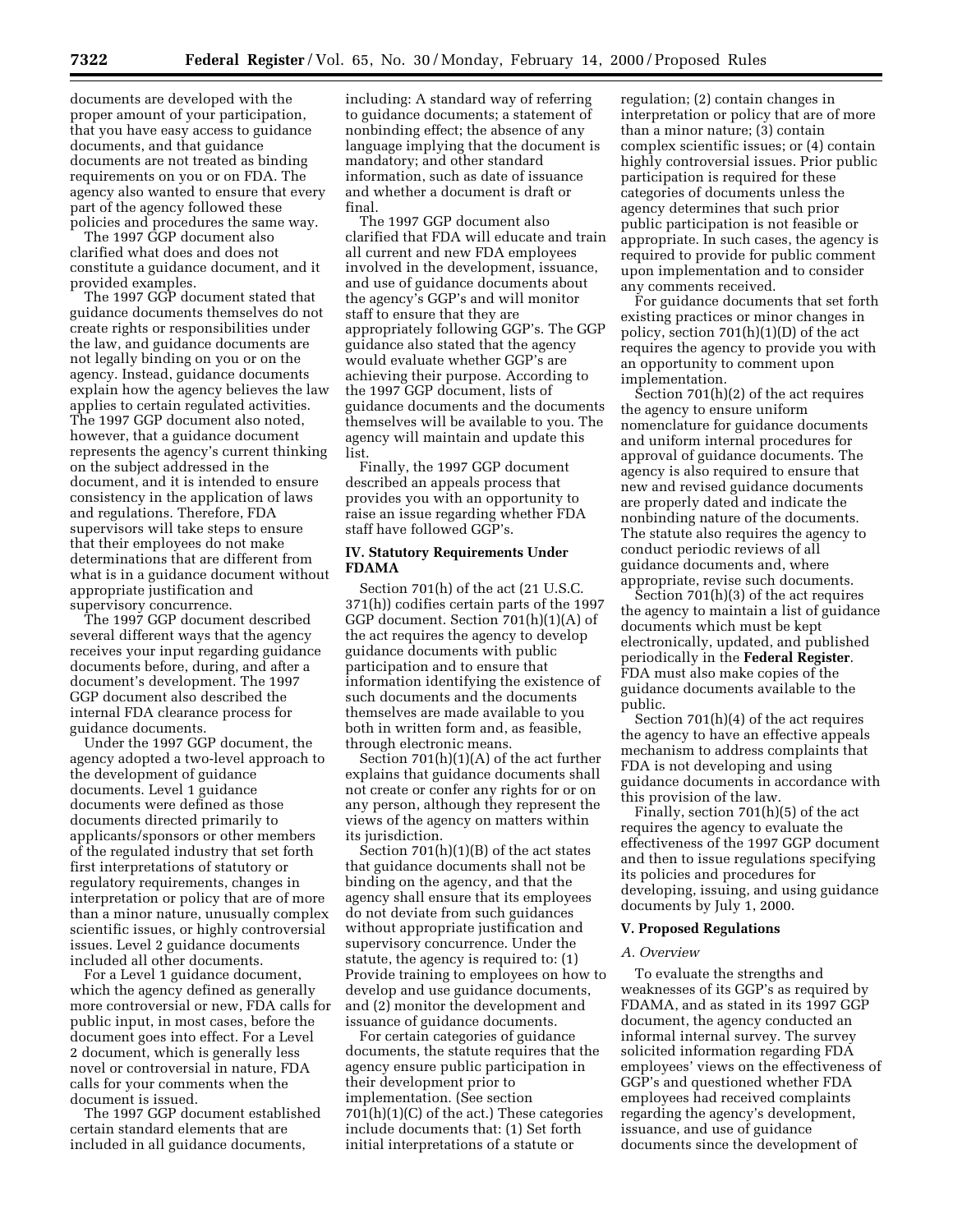GGP's. This internal review found that the agency's GGP's have generally been beneficial and effective in standardizing the agency's procedures for development, issuance, and use of guidance documents, and that FDA employees have generally been following GGP's.

As a result of the FDAMA provision and FDA's internal survey, FDA is proposing certain minor changes to the procedures described in its 1997 GGP document. These changes and the reasons for them will be discussed below. As part of its continuing effort to evaluate and improve the development, issuance, and use of guidance documents, the agency is inviting public comment not only on the specific provisions described in the proposed regulation, but also on the 1997 GGP document. FDA is interested in hearing how you view the effectiveness of the procedures described in the 1997 GGP document.

#### *B. Definitions*

Proposed § 10.115(a) explains that ''Good Guidance Practices (GGP's) set forth FDA's policies and procedures for developing, issuing, and using guidance documents.''

Proposed § 10.115(b)(1) defines the term ''guidance document.'' While FDAMA did not explicitly require that the agency define the term ''guidance document,'' the agency did so in the 1997 GGP document and has found that a definition helps to increase clarity for affected parties within and outside of the agency. To eliminate certain redundancies, the agency has modified that definition and included it in this proposed regulation. The agency defines guidance documents as those prepared for FDA staff, applicants/sponsors, and the public that describe the agency's interpretation of or policy on a regulatory issue.

The proposed regulation states that guidance documents include, but are not limited to, documents that relate to: (1) The design, production, manufacturing, and testing of regulated products; (2) the processing, content, and evaluation/approval of submissions; and (3) inspection and enforcement policies.

In addition, the agency is clarifying what is not a guidance document. As discussed in the 1997 GGP document, documents that would fall into the nonguidance category include: (1) Those relating to internal FDA procedures, (2) agency reports, (3) general information documents provided to consumers and health professionals, (4) speeches, (5) journal articles and editorials, (6) media interviews, (7) press materials, (8)

warning letters, or (9) other communications directed to individual persons or firms.

In clarifying what is not a guidance document, the proposal has added general information documents provided to health professionals and memoranda of understanding. General information documents for health professionals would include documents such as ''Dear Health Professional'' letters. These documents, like general information documents provided to consumers, might describe a public health alert or emergency. In addition, FDA has added memoranda of understanding to the list of documents that would not be considered guidance documents because memoranda of understanding are agreements that FDA makes with other Federal or State government organizations in order to determine who will enforce certain laws. These documents do not articulate agency policy, and therefore they fall outside the definition of a guidance document.

In defining guidance documents, the agency recognizes that there are certain documents directed to its own staff that also would provide guidance to you. The agency, therefore, considers those documents to be guidance documents. However, among FDA's internal documents, there is another category of documents that describe FDA's day-today business. While such documents might be interesting to you, they do not fall within the definition of guidance documents. Examples of such documents could include: Staff guides regarding personnel information or leave policies or directives on how to route documents for review within the agency.

Consistent with the distinction drawn in section 701(h)(1)(C) of the act, the agency is proposing in § 10.115(c) to define two levels of guidance documents, which, as discussed below, will be subject to different levels of public participation before issuance. This is the same approach that the agency took in the 1997 GGP document. Level 1 guidance documents include guidance documents that: (1) Set forth initial interpretations of statutory or regulatory requirements; (2) set forth changes in interpretation or policy that are of more than a minor nature; (3) discuss complex scientific issues; or (4) cover highly controversial issues. As discussed below, for Level 1 documents, the agency is generally required by the statute to ensure public participation in their development prior to implementation.

In contrast, Level 2 documents are guidance documents that set forth

existing practices or minor changes in interpretation or policy. Level 2 guidance documents include all guidance documents that are not classified as Level 1. As discussed below, according to the statute, for Level 2 documents, the agency is not required to seek comments from you before publication of the document, but the agency must provide for your comment upon implementation.

As discussed above, proposed § 10.115(c)(3) defines ''you'' as all affected parties outside of the agency. ''You'' does not refer to agency employees because the procedures they must follow under GGP's are different than the procedures that you would follow; *e.g.,* FDA employees follow different procedures when they would like to deviate from a guidance document. Under this proposed regulation, ''you'' and ''public'' are used interchangeably.

#### *C. Legal Effect of Guidance Documents*

Consistent with section 701(h)(1)(A) and (h)(1)(B) of the act, proposed § 10.115(d) describes the nonbinding effect of guidance documents. Specifically, it provides that guidance documents do not establish legally enforceable rights or responsibilities. They do not legally bind you or the agency.

Proposed § 10.115(d) further provides that you may choose to use an approach other than the one set forth in a guidance document. However, the alternative approach must comply with the relevant statutes and regulations. If you would like to choose an alternate approach, FDA is willing to discuss that approach with you to ensure that it complies with all relevant laws and regulations.

The proposed regulation also clarifies that although guidance documents do not legally bind FDA, they represent the agency's current thinking. Therefore, FDA employees may depart from guidance documents only with appropriate justification and supervisory concurrence.

Because the agency's issuance of GGP's is an attempt to make its processes for initially communicating new or different regulatory expectations to a broad public audience consistent across the agency, proposed § 10.115(e) clarifies that FDA should not use other methods or documents to informally provide this information. Consistent with the 1997 GGP document, the agency is proposing that GGP's must be followed whenever interpretations of law or policy that are not readily apparent from the statute or regulations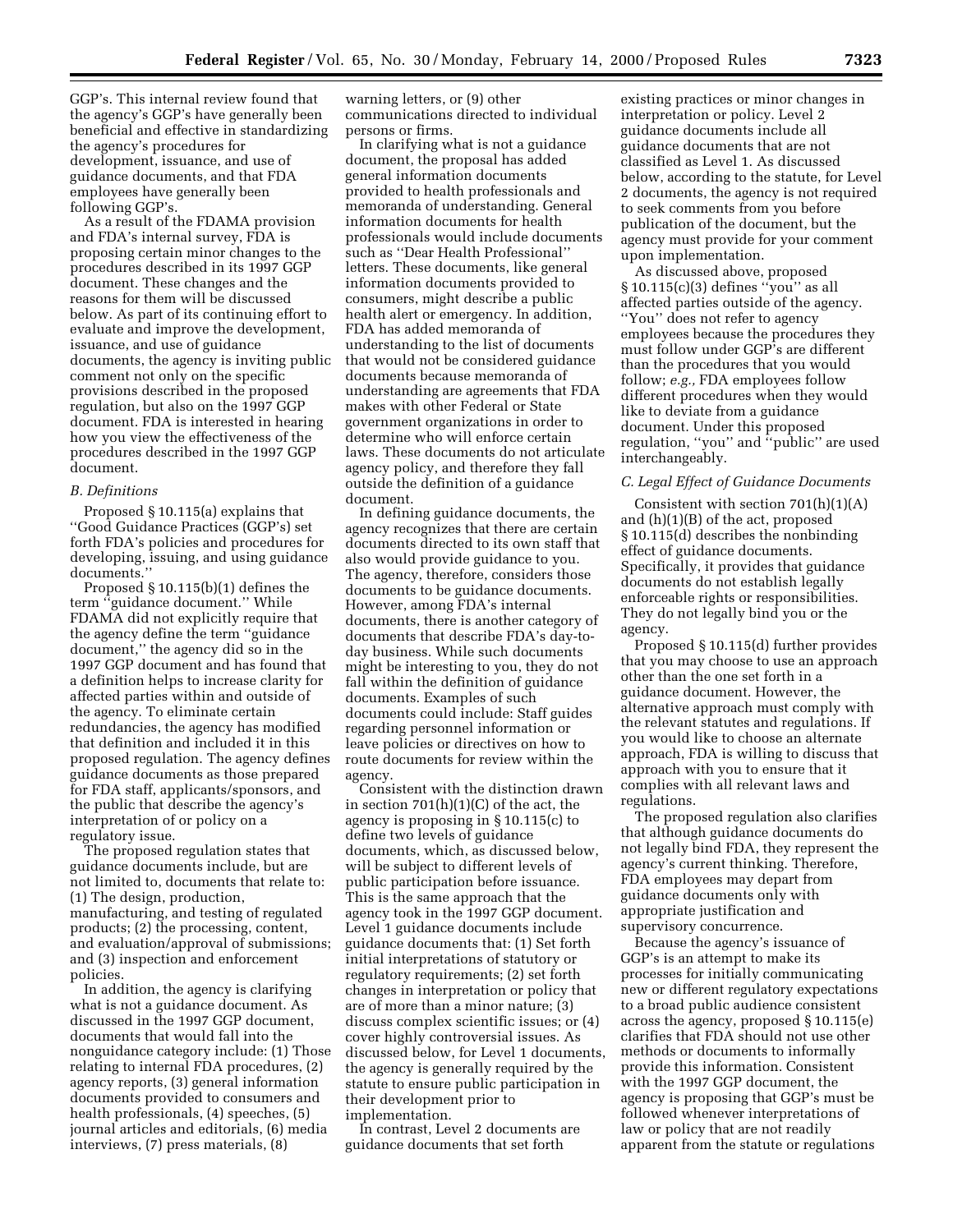are first communicated to a broad public document. These procedures are similar audience.

### *D. Public Participation in the Development and Issuance of Guidance*

Section  $701(h)(1)(A)$  of the act requires FDA to develop guidance documents with your participation. Proposed § 10.115(f) describes how you may participate in the development and issuance of FDA's guidance documents. These mechanisms for your input include: (1) Suggestions for areas of guidance document development; (2) submission of drafts of guidance documents to FDA for consideration; (3) suggestions about revisions of an existing guidance document; (4) submission of comments on an annual list of possible topics for future FDA guidance documents; and (5) submission of comments on specific proposed and final guidance documents.

The 1997 GGP document stated that the agency would issue its list of possible topics for future FDA guidance document development or revision twice a year. However, given its experience with GGP's thus far, the agency has determined that publishing the list once a year would be more workable and just as informative. If the agency were to publish such a list semiannually, it would likely publish essentially the same list twice.

The 1997 GGP document also provided that FDA would not be bound by its list of possible topics for future FDA guidance documents. In other words, FDA would not be required to issue a guidance document on every topic identified in that list. Similarly, FDA would not be stopped from issuing a guidance document on a topic not identified on the list. FDA will apply that same principle to the annual list.

If you want FDA to draft a guidance document on a particular issue or to revise an existing guidance document, you should contact the Center or Office that is responsible for the regulatory activity covered by the guidance document. For purposes of this regulation, FDA is using the term ''office'' to refer to offices that are agency components comparable to a Center, *e.g.* Office of the Commissioner, Office of Regulatory Affairs, or Office of the Chief Counsel, not offices with a given Center. You should include a statement explaining why the new or revised document is necessary. If FDA agrees to draft or revise a guidance document, it will follow the procedures described in proposed § 10.115(g).

Proposed § 10.115(g) describes the agency's procedures for the development and issuance of a guidance

to those described in the 1997 GGP document. As stated above in proposed § 10.115(c), the agency will determine, depending on its content, whether each guidance document is a Level 1 or Level 2 document.

### 1. Level 1 Procedures

Proposed § 10.115(g)(1) describes the procedures for developing and issuing most Level 1 guidance documents. Under proposed § 10.115(g)(1), before FDA drafts a Level 1 guidance document, FDA may seek or accept early input from individuals or groups outside the agency. For example, FDA may do this by participating in or holding meetings and workshops.

After FDA prepares a draft of a Level 1 guidance document, FDA will publish a notice in the **Federal Register** announcing that the draft guidance document is available. FDA will post the draft on the Internet and make it available in hard copy. FDA will invite your comments on the draft guidance document. Procedures for submission of your comments on guidance documents are described in proposed § 10.115(h).

After it prepares a draft of a Level 1 guidance document, FDA may also hold additional public meetings or workshops, or it may present the draft guidance document to an advisory committee for review.

After providing an opportunity for your comment on a draft Level 1 guidance document, FDA will review any comments it has received. FDA will prepare the final version of the guidance document that incorporates suggested changes, when appropriate. FDA then will publish a notice in the **Federal Register** announcing that the guidance document is available. FDA will post the guidance document on the Internet and make it available in hard copy. As discussed in the 1997 GGP document, when FDA issues a final guidance document, FDA is not obligated to address each comment specifically.

After providing an opportunity for comment, FDA may decide that it is appropriate to issue another draft of the guidance document. In this case, FDA will again solicit comment by publishing a notice in the **Federal Register**, posting a draft on the Internet, and making the draft available in hard copy. FDA would then proceed to issue a final version of the guidance document in the manner described above.

Proposed  $\S 10.115(g)(1)$  is consistent with the 1997 GGP document. Minor changes have been made to clarify the types of early input that FDA may accept. In addition, FDA has clarified

that it does not post a separate notice of availability of a guidance document on the Internet, but rather it posts the actual guidance document on the Internet. Copies of the **Federal Register** notices of availability are available on the Internet at http://www.fda.gov.

Section 701(h)(1)(C) of the act provides that the agency is not required to seek your comment before it implements a Level 1 guidance document if your prior participation is not feasible or appropriate. Proposed § 10.115(g)(2) mirrors the words of the statute. In the 1997 GGP document, the agency provided that it would not seek your comment before implementing a Level 1 guidance document if: (1) There are public health reasons for immediate implementation of the guidance document; (2) there is a statutory requirement, executive order, or court order that requires immediate implementation; or (3) the guidance document presents a less burdensome policy that is consistent with public health. The agency plans to continue to apply the same three exceptions, but it reserves the authority to provide for other exceptions that are consistent with section  $701(h)(1)(C)$  of the act, if the need arises.

Proposed § 10.115(g)(3) describes the procedures that FDA will use for developing and issuing Level 1 guidance documents that fall under the exception discussed above. For that certain small class of guidance documents, FDA will: (1) Publish a notice in the **Federal Register** announcing that the guidance document is available; (2) post the guidance document on the Internet and make it available in hard copy; and (3) seek your comment when it issues or publishes the guidance document. If FDA receives comments on one of the excepted guidance documents, FDA will review those comments and revise the guidance document, when appropriate.

#### 2. Level 2 Procedures

Proposed § 10.115(g)(4) describes the procedures for developing and issuing Level 2 guidance documents, as defined in  $\S 10.115(c)(2)$ . As set forth in section 701(h)(1)(D)of the act, FDA may implement a Level 2 guidance document at the same time that it issues the document and solicits public comment. After it prepares a Level 2 guidance document, FDA will publish the guidance document on the Internet and provide an opportunity for your comment at that time. Similar to the procedures for Level 1, if FDA receives comments on a Level 2 guidance document, FDA will review those comments and revise the document,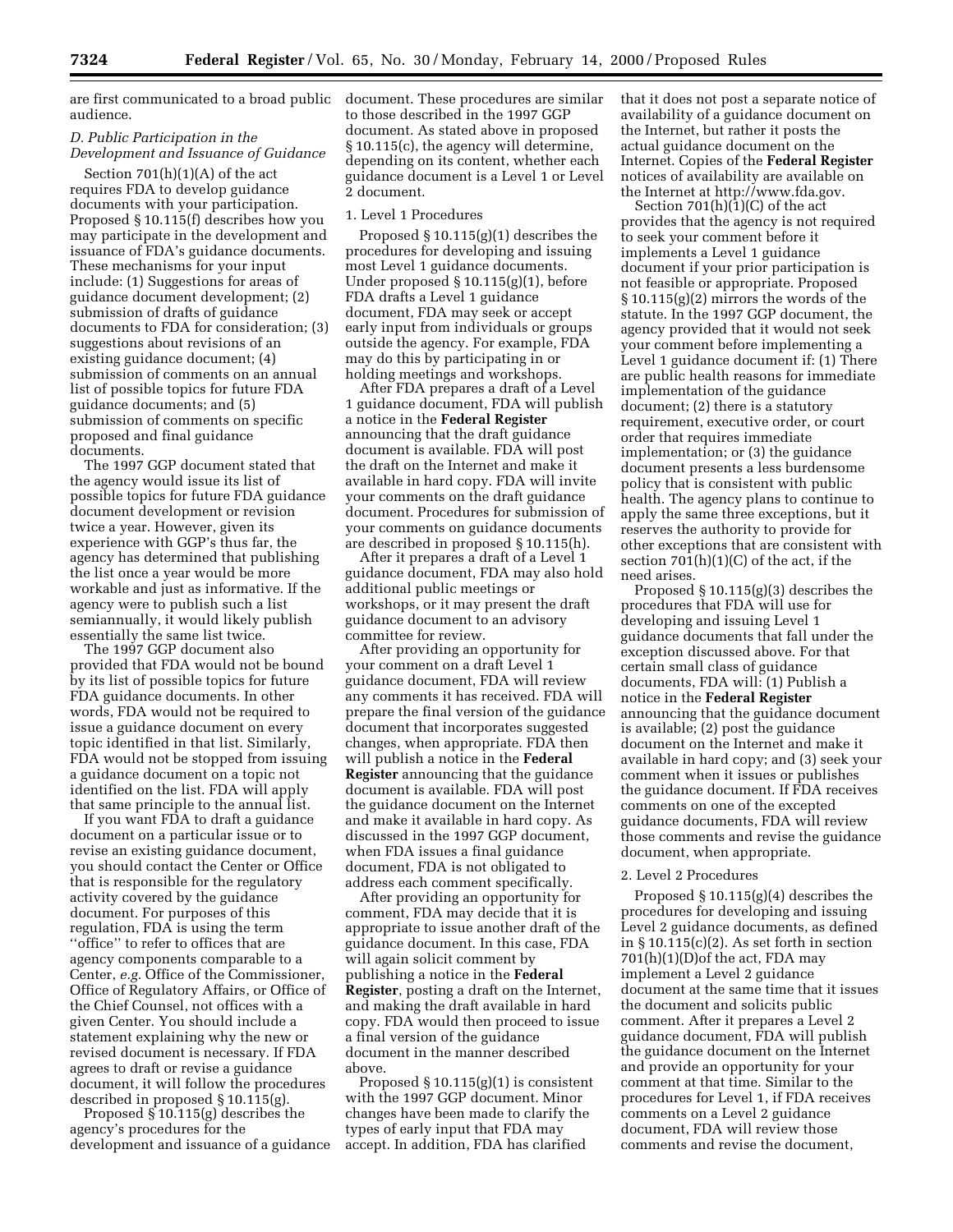when appropriate. FDA may also, at its discretion, seek public comment before it implements a Level 2 guidance document.

You will know when a Level 2 guidance document has been issued because it will be posted on the Internet. In addition, FDA's electronic comprehensive list will be updated within 30 days of issuance and FDA's annual **Federal Register** list will identify all guidance documents that have been issued since the previous list was published.

In an effort to make the agency's guidance document development process as open as possible, proposed § 10.115(g)(5) provides that you may submit comments on any guidance document (Level 1 or Level 2, draft or final) at any time. FDA will review all of the comments that it receives and will revise guidance documents in response to your comments, when appropriate. When draft Level 1 guidance documents are issued under proposed § 10.115(g)(1), and when Level 1 guidance documents are issued under proposed  $\S 10.115(g)(3)$ , there will be a period of time established for the receipt of comments. All comments received during that period will be reviewed and considered immediately. Comments received after the closing date of the specified comment period will be reviewed as soon as possible and issues raised in those comments may be addressed in a future revision of the document, as the agency deems appropriate.

Proposed § 10.115(h) tells you how to submit comments on guidance documents. If you choose to submit comments on a guidance document, you must send them to the Dockets Management Branch. The comments submitted should identify the docket number on the guidance document, if such a docket number exists. For documents that do not have a docket number assigned, the comments should refer to the title of the document. Once comments have been received on a guidance document, the Dockets Management Branch will establish a docket for that document, and all additional comments will be routed to that docket. Comments will be available to the public in accordance with FDA's regulations at § 10.20(j).

Such comments will be available at the Dockets Management Branch, and, when feasible, on the Internet. In its 1997 GGP document, the agency directed all comments on Level 1 documents to the Dockets Management Branch, and comments on all Level 2 documents to the document's originating office. Based on its internal

review, the agency has decided that it can better track comments if they are all submitted to the docket, as proposed in § 10.115(h).

## *E. FDA's Internal Procedures*

Consistent with section 701(h)(2) of the act and the 1997 GGP document, proposed § 10.115(i) describes the standard elements that must be included in each guidance document. The agency is proposing that all guidance documents: (1) Include the term ''guidance;'' (2) identify the Center or Office issuing the document; (3) identify the activity and people to which the document applies; (4) include a statement of the document's nonbinding effect; (5) include the date of issuance; note if it is a revision to a previously issued guidance document and identify the document that it replaces; and (6) contain the word ''draft'' if the document is a draft guidance document.

Historically, FDA has issued regulatory guidance to its field staff through documents called Compliance Policy Guides (CPG's), and those documents have come to be recognized by that name. Therefore, the agency will continue to issue CPG's, but each CPG will also include the term ''guidance'' in its subtitle in order to clarify that it does fall within the definition of a guidance document.

Consistent with the 1997 GGP document, the statement of nonbinding effect will generally read as follows: ''This guidance document represents the agency's current thinking on \* \* \*. It does not create or confer any rights for or on any person and does not operate to bind FDA or the public. An alternative approach may be used if such approach satisfies the requirements of the applicable statute and regulations.''

Proposed § 10.115(i)(2) also provides that, due to the nonbinding nature of guidance documents, certain mandatory language cannot be included in guidance documents, unless the agency is using these words to describe a statutory or regulatory requirement. Examples of such language includes words like ''shall,'' ''must,'' ''required,'' or ''requirement.''

Consistent with section 701(h)(2) of the act, proposed § 10.115(j) provides that all FDA Centers and Offices must have procedures for the internal clearance of guidance documents that ensure that this responsibility is given to the appropriate senior agency officials. Under the 1997 GGP document, an Office Director in a Center or an Office of Regulatory Affairs equivalent or higher approves a Level 1

guidance before it goes out to the public in draft or final. The Office of Chief Counsel approves a draft or final guidance document that describes new legal interpretations. The Office of Policy approves the release of a draft or final guidance document that describes significant changes in agency policy.

Under the 1997 GGP document, an official at Division Director level or higher approves a Level 2 guidance document before it goes out to the public. Because, by definition, Level 2 documents are less controversial or novel, the clearance of a Level 2 guidance document does not usually involve as many senior agency officials.

FDA's current plan is to keep the minimum sign off procedures described in the 1997 GGP document. The agency is not including them in its proposal because it does not think it is appropriate to describe these internal procedures in a regulation. Moreover, some Centers or Offices have chosen to have their guidance document sign-off take place at a level that is higher than that described in the 1997 GGP document. Nothing in this regulation will affect that practice.

Proposed § 10.115(k) describes procedures for FDA review and revision of existing guidance documents. Under these procedures, the agency will review periodically existing guidance documents to determine whether they need to be changed or withdrawn. When significant changes are made to the statute or regulations, the agency will review and, if appropriate, revise guidance documents relating to that changed statute or regulation. In addition, your comments may at any time suggest that FDA revise a guidance document. Those suggestions should address why the guidance document should be revised and how it should be revised.

Proposed § 10.115(l) describes procedures for how the agency plans to ensure consistent application of GGP's. Under these procedures, all current and new FDA employees involved in the development, issuance, or application of guidance documents will be trained regarding the agency's GGP's.

In addition, on a regular basis, FDA Centers and Offices will monitor the development, issuance, and use of guidance documents to ensure that employees are following good guidance practices.

The 1997 GGP document provided that the agency would educate the public about the legal effect of guidance and that FDA staff should take the opportunity to state and explain the legal effect of guidance when speaking to the public about guidance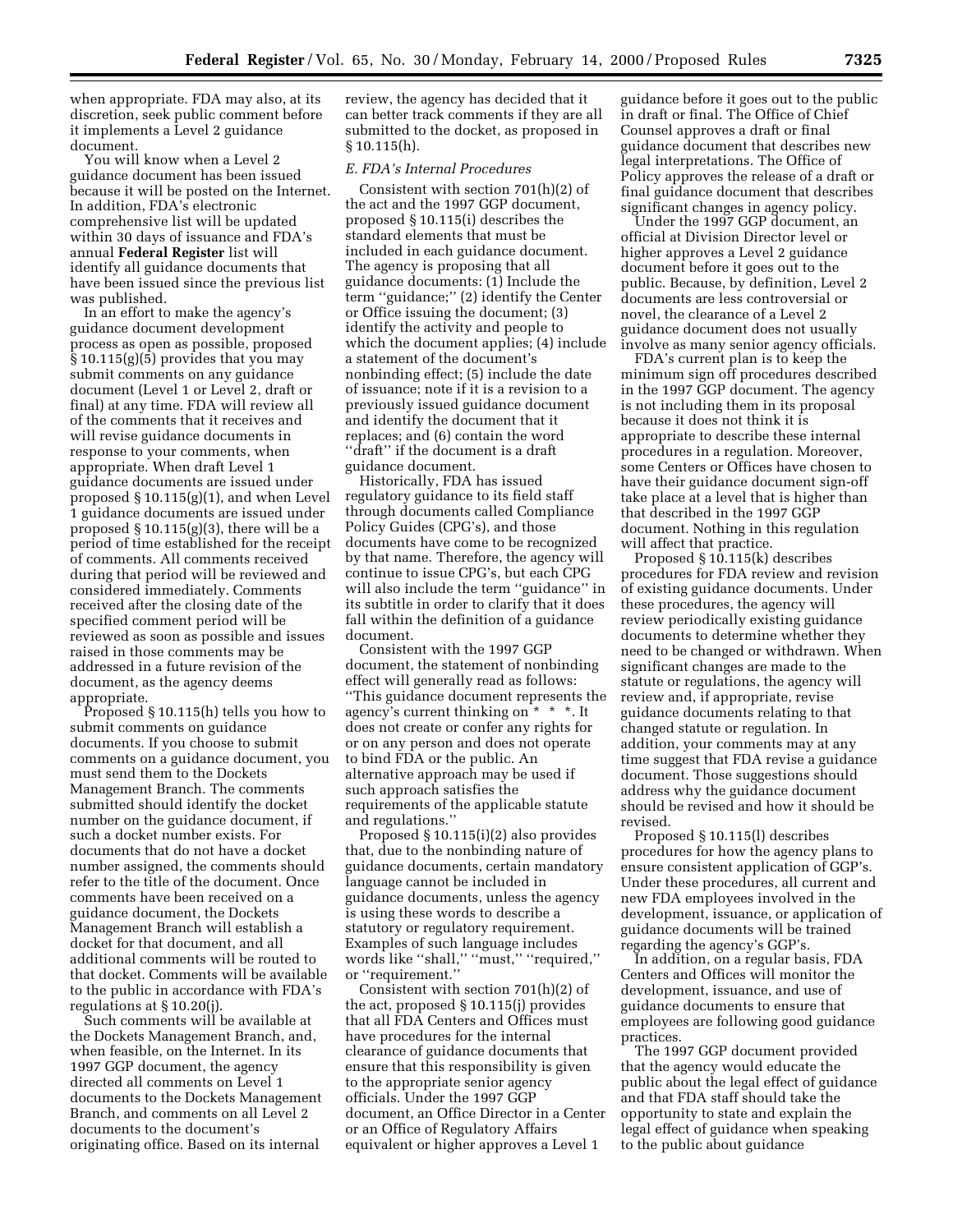documents. Although the agency believes that the 1997 GGP document, the inclusion of the statement of the nobinding effect on all guidance documents, and the FDA public pronouncements about the legal effect of guidance have made great strides in educating the public about the legal effect of guidance, the agency believes that it is important that these education efforts continue. Therefore, as part of its employee training, FDA will direct its employees to continue educating the public about the nonbinding effect of guidance.

## *F. Public Access to Guidance Documents*

Section 701(h)(1)(A) of the act requires FDA to ensure that information about the existence of guidance documents and guidance documents themselves are made available to you in written form, and, as feasible, through electronic means. Proposed § 10.115(m) and (n) incorporate that requirement.

Proposed § 10.115(m) provides that FDA will make copies available in hard copy and, as feasible, through the Internet. All new recently issued guidance documents have been made available through the Internet, but there are some documents that were issued prior to issuance of the 1997 GGP document that are not available in an electronic version that can be easily included on the Internet.

Proposed § 10.115(n) tells you how you can get a list of all of FDA's guidance documents. Under proposed § 10.115(n), FDA will maintain a current list of all guidance documents on the Internet at www.fda.gov/opacom/ morechoices/industry/guidedc.htm. New documents will be added to this list within 30 days of issuance. Although the agency recognizes that the Internet is an a easy and efficient tool for distribution of public information, it will continue to make its guidance document list available through the **Federal Register**. Once a year, FDA will publish a comprehensive list of guidance documents in the **Federal Register**.

In the 1997 GGP document, the agency stated that it would provide quarterly updates to the annual comprehensive **Federal Register** list. However, the agency has been unable to issue timely updates. The agency believes that the annual **Federal Register** list plus the current list on the Internet is more workable for the agency and is consistent with the statutory requirement. However, the agency would like to receive your comments on this proposed change.

FDA's guidance document lists will include: (1) The name of the guidance document, issuance and revision dates; and (2) information on how to obtain copies of the document.

#### *G. Dispute Resolution*

Section 701(h)(4) of the act requires the agency to have adequate procedures in place to address complaints regarding the development and use of guidance documents. Proposed § 10.115(o) describes such procedures. If you believe that someone at FDA did not follow the procedures in § 10115(o) or that someone at FDA treated a guidance document as a binding requirement, you should contact that person's supervisor in the Center or Office that issued the guidance document. If the issue cannot be resolved at that level, you should contact the next highest supervisor. If the issue still remains unresolved at the level of the Center or Office Director or if you feel that you are not making progress by going through the chain of command, you may ask the Office of the Chief Mediator and Ombudsman to become involved.

#### *H. Conforming Changes*

The agency is also proposing conforming changes to its regulations at § 10.90(b) that describe the agency's procedures for guidelines. For many years, the agency issued documents articulating regulatory guidance that were referred to as ''guidelines.'' However, since the development of GGP's, the agency has moved to referring to all documents that provide you with guidance as ''guidance documents.'' To make these regulations consistent, the agency is proposing to revise § 10.90(b) to eliminate reference to the term guideline, and instead crossreference the procedures for development, issuance, and use of guidance documents at § 10.115. In addition, the agency is proposing to make conforming changes throughout parts 10, 14, 19, and 25 (21 CFR parts 14, 19, and 25) to ensure that the term ''guidance document'' replaces the term ''guideline,'' as appropriate.

### **VI. Comments Received by the Agency**

After the passage of FDAMA, the agency was faced with a large burden in the implementation of the new statute. In an effort to make the agency's processes more open and transparent, as well as to solicit your input on how various FDAMA provisions should be implemented, the agency issued a notice in the **Federal Register** establishing special FDAMA dockets (63 FR 40719, July 30, 1998). These dockets, which were assigned to specific provisions of

the statute, allowed you to submit comments or proposals to the agency regarding how the provisions should be implemented.

The agency received one such comment on section 405 of FDAMA. The comment raised several suggestions as to how this provision should be implemented. These suggestions and FDA's responses are discussed below.

1. The comment suggested that FDA solicit input before it solidifies its views on an approach for a new guidance.

The agency agrees that it is important to solicit your input at the earliest possible time. That is why it is proposing to create several mechanisms for your early input, including: (1) An opportunity to suggest new or revised guidance, (2) notification that it is considering new or revised guidance, (3) notification that it is issuing certain guidance documents, and (4) the ability to hold meetings or workshops before a draft document is developed. In addition, the reason that FDA solicits comments on a guidance document is because its views are not solidified, and the agency seeks your input regarding decisions about what final guidance documents will contain.

2. The comment noted that the legislative history accompanying section 405 of FDAMA stated that Congress ''intends that FDA will waive [the] requirement for prior public participation only in rare and extraordinary circumstances where there is a compelling rationale.'' The comment reads this standard to mean situations involving a public health emergency.

The agency does not interpret this exception so narrowly. In the 1997 GGP document, the agency provided limited exceptions to the prior public participation requirement, including situations where: (1) There are public health reasons for immediate implementation of the guidance document; (2) there is a statutory requirement, executive order, or court order that requires immediate implementation; or (3) the guidance document presents a less burdensome policy that is consistent with public health. The agency continues to believe that these exceptions are both consistent with the intent of Congress in FDAMA and necessary for the timely issuance of important guidance documents.

3. The comment suggested that the agency accept input on whether a planned guidance document involves a significant or minor change in policy, *i.e.*, whether it is a Level 1 or Level 2 guidance document. Again, the agency welcomes your input on all of its guidance documents, including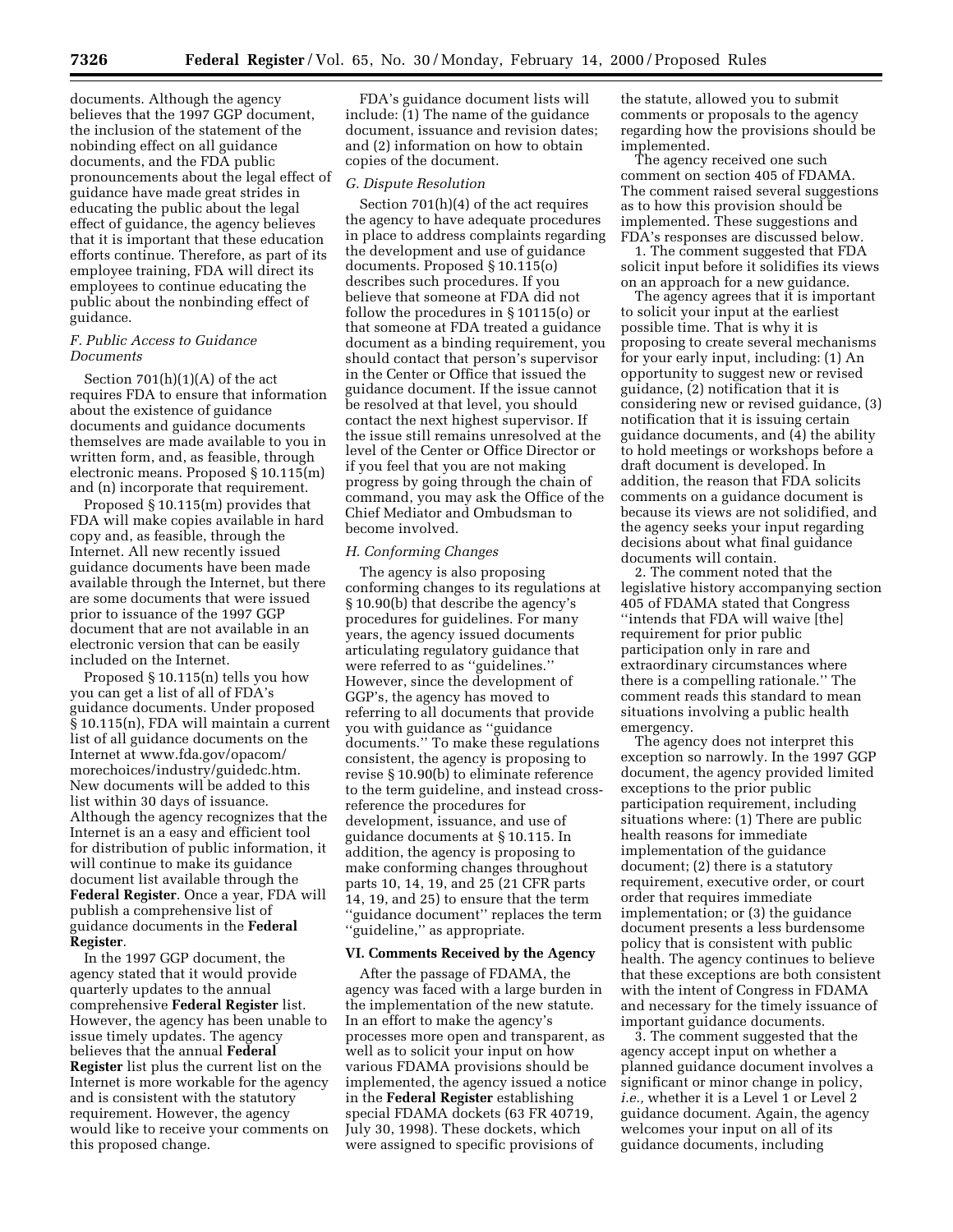comment regarding whether the documents have been appropriately classified as Level 1 or Level 2.

FDA will review comments received about designation as a Level 1 or Level 2 document, but in the interest of issuing guidance in a timely manner, the agency does not believe that it is necessarily beneficial to systematically receive comment on all of these designations prior to issuance of guidance documents.

4. The comment noted that section 405 of FDAMA provided that FDA employees should not deviate from guidance documents without appropriate justification and supervisory concurrence. Therefore, the comment requests that FDA provide a requester with written notice when it determines to deviate from a guidance document, and state the given reasons for such deviation.

While the agency completely agrees that FDA employees should not deviate from guidance without appropriate justification and supervisory concurrence, it disagrees that it should provide the requester with written notice stating the reasons for such deviations. However, the agency will, upon request, explain why it is deviating from the guidance at the time that it makes its decision to do so.

Moreover, if a requester disagrees with how a guidance document has been applied, or not applied, FDA has an appeals process set up for requesters to raise concerns.

5. The comment noted the importance of training FDA staff on how to develop and use guidance documents in a manner consistent with section 405 of the statute, and recommends that the agency should collaborate with industry and other stakeholders on training, where appropriate.

The agency agrees with this comment, and has numerous mechanisms in place to train FDA employees effectively about the appropriate development and use of guidance documents. In addition, the agency recognizes the importance of collaboration with its stakeholders. While the agency welcomes your suggestions about how its training could be most effective, the agency believes that FDA should conduct its own training of FDA staff.

6. The comment suggested that FDA should work to ensure consistency in the application of guidance documents across the Centers.

The agency agrees and will work to ensure consistent application of guidance documents by receiving comment from around the agency regarding certain cross-cutting guidance documents, and ensuring appropriate

clearance by various Centers or Offices, if they are affected by the guidance document. The focus of GGP's is to achieve this goal, and the agency believes that the proposed regulations seek to address concerns about consistent application of guidance across the agency.

7. The comment noted that the statute requires that FDA ensure that an effective appeals mechanism be in place to address complaints about the development or use of guidance documents. The comment suggested that the agency be committed to resolve these disputes as quickly and amicably as possible through the cooperative exchange of views, in accordance with current dispute resolution policies. In addition, the comment requested that when multiple requesters raise complaints in a particular area, it should trigger a special inquiry by senior agency policy staff, and renewed training, if appropriate.

The agency agrees with this comment. FDA will seek to resolve disputes quickly and efficiently. When multiple problems arise, FDA will engage senior policy officials in the dispute, and will retrain staff, when appropriate.

8. The comment noted the importance of FDA's periodic review of existing guidance documents, with revisions made to those documents, as necessary. It suggested that FDA set up a system for periodic review that fosters individual accountability for updating guidance documents. The comment suggested that such a process might include soliciting public input as quickly as possible, accepting proposals from the public on guidance documents, and responding in writing to all such proposals within 60 days.

The agency agrees that it should conduct periodic reviews of guidance documents, but reserves the discretion to set up an informal system for this review process. Because of resource constraints and in the interest of issuing all guidance documents in a timely manner, the agency declines to require itself to respond in writing to suggested guidance proposals within a given timeframe. However, the agency is committed to ensuring that guidance documents are updated and revised as frequently as necessary, and to reviewing public input regarding those potential revisions. The agency is also committed to reviewing all of your proposals submitted for future regulatory guidance, but declines to set up a system whereby all written proposals are responded to in writing.

9. Lastly, the comment stated that section 405 of FDAMA makes clear that FDA should not develop or modify

policies and procedures through informal mechanisms such as speeches or statements at meetings that it has not previously dealt with through regulation or prior guidances.

The agency agrees with this comment. The fundamental premise behind GGP's is increased consistency in the development, issuance, and use of guidance documents; ensuring consistency of procedures is the goal of the proposed regulations. The agency is committed to ensuring that these principles are upheld, and urges you to notify FDA if you become aware of FDA employees first communicating agency policy through informal mechanisms such as speeches or statements at meetings.

### **VII. Environmental Impact**

The agency has determined under 21 CFR 25.30(h) that this action is of a type that does not individually or cumulatively have a significant effect on the human environment. Therefore, neither an environmental assessment nor an environmental impact statement would be required.

### **VIII. Analysis of Impact**

FDA has examined the impacts of the proposed rule under Executive Order 12866, under the Regulatory Flexibility Act (5 U.S.C. 601–612), and under the Unfunded Mandates Reform Act of 1995 (Public Law 104–4). Executive Order 12866 directs agencies to assess all costs and benefits of available regulatory alternatives and, when regulation is necessary, to select regulatory approaches that maximize net benefits (including potential economic, environmental, public health and safety, and other advantages; distributive impacts; and equity). Unless an agency certifies that a rule will not have a significant economic impact on a substantial number of small entities, the Regulatory Flexibility Act requires an analysis of regulatory options that would minimize any significant impact of a rule on small entities. The Unfunded Mandates Reform Act requires that agencies prepare an assessment of anticipated costs and benefits before proposing any rule that may result in an annual expenditure by State, local, and tribal governments, in the aggregate, or by the private sector, of \$100 million (adjusted annually for inflation).

The agency believes that this proposed rule is consistent with the regulatory philosophy and principles identified in the Executive Order. This proposed rule does not impose any mandates on State, local, or tribal governments, nor is it a significant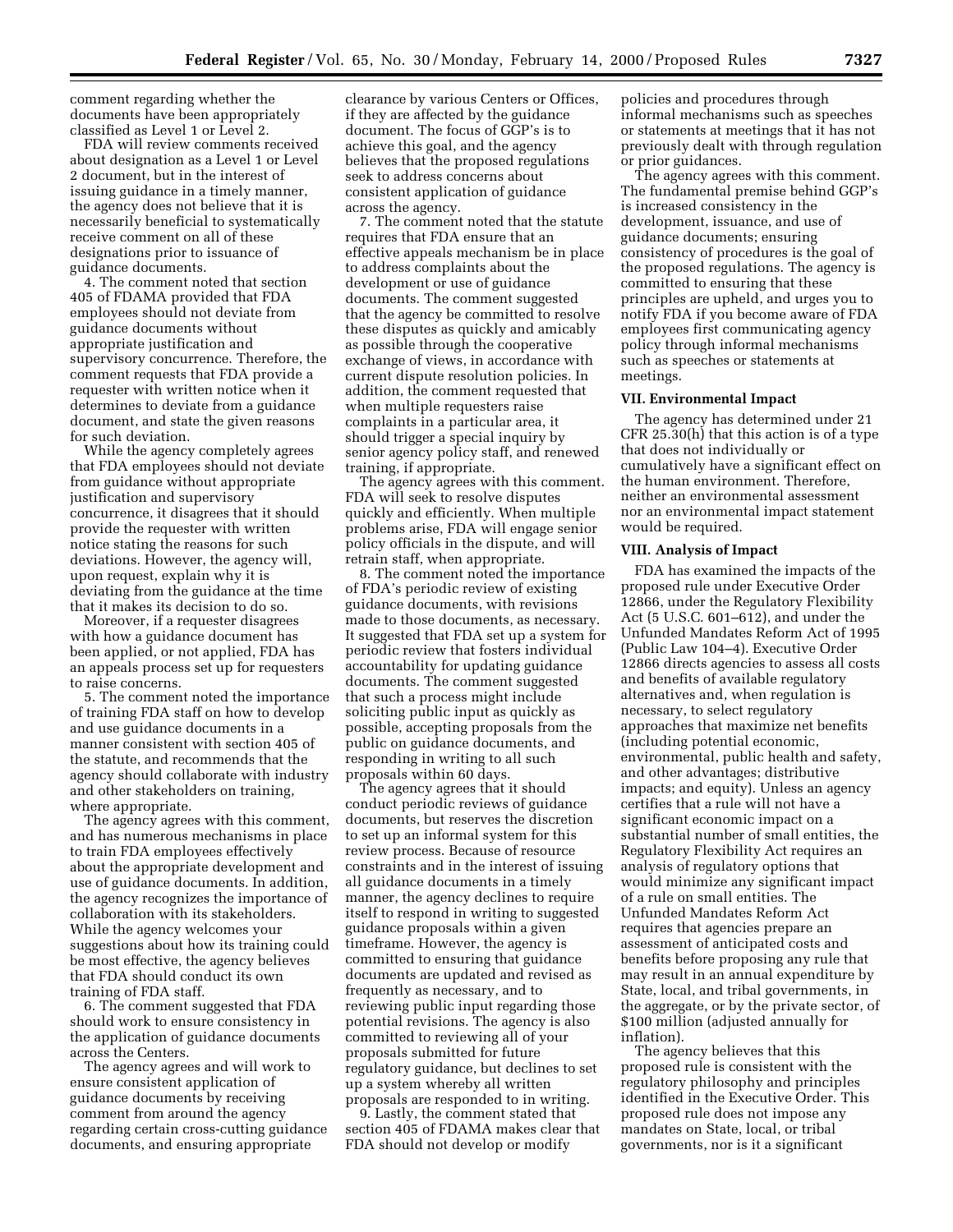regulatory action under the Unfunded Mandates Reform Act. Furthermore, the agency certifies that this proposed rule will not have a significant economic impact on a substantial number of small entities. Therefore, under the Regulatory Flexibility Act, no further regulatory flexibility analysis is required.

### **IX. Paperwork Reduction Act of 1995**

FDA concludes that this proposed regulation would impose no reporting or recordkeeping requirements. Therefore, clearance by the Office of Management and Budget under the Paperwork Reduction Act of 1995 is not required.

### **X. Comments**

Interested persons may, on or before May 1, 2000, submit to the Dockets Management Branch (address above) written comments regarding this proposal. Two copies of any comments are to be submitted, except that individuals may submit one copy. Comments are to be identified with the docket number found in brackets in the heading of this document. Received comments may be seen in the office above between 9 a.m. and 4 p.m., Monday through Friday.

#### **List of Subjects**

# *21 CFR Part 10*

Administrative practices and procedures, News media, Good Guidance Practices.

### *21 CFR Part 14*

Administrative practices and procedures, Advisory committees, Color additives, Drugs, Radiation protection.

# *21 CFR Part 19*

Conflict of interests.

### *21 CFR Part 25*

Environmental impact statements, Foreign relations, Reporting and recordkeeping requirements.

Therefore, under the Federal Food, Drug, and Cosmetic Act, the Public Health Service Act, and under authority delegated to the Commissioner of Food and Drugs, it is proposed that 21 CFR parts 10, 14, 19, and 25 be amended as follows:

## **PART 10—ADMINISTRATIVE PRACTICES AND PROCEDURES**

1. The authority citation for 21 CFR part 10 continues to read as follows:

**Authority:** 5 U.S.C. 551–558, 701–706; 15 U.S.C. 1451–1461; 21 U.S.C. 141–149, 321– 397, 467f, 679, 821, 1034; 28 U.S.C. 2112; 42 U.S.C. 201, 262, 263b, 264.

## **§§ 10.20, 10.45, and 10.85 [Amended]**

2. In 21 CFR part 10, remove the words ''guideline'' and ''guidelines'' wherever they appear and add in their place the words ''guidance document'' and ''guidance documents'', respectively, in the following places:

a. Section  $10.20(j)(1)(v)$ ,

- b. Section 10.45(d), and
- c. Section 10.85(d)(5).

3. In § 10.90, remove the words 'guideline'' and "guidelines" wherever they appear and add in their place the words ''guidance document'' and ''guidance documents'', respectively, and revise the section heading and paragraph (b) to read as follows:

### **§ 10.90 Food and Drug Administration regulations, guidance documents, recommendations, and agreements.**

\* \* \* \* \* (b) *Guidance documents*. FDA guidance documents, as that term is defined in § 10.115, will be developed, issued, and used according to the requirements at § 10.115.

\* \* \* \* \* 4. Add § 10.115 to subpart B to read as follows:

#### **§ 10.115 Good Guidance Practices.**

(a) What are good guidance practices? Good guidance practices (GGP's) set forth FDA's policies and procedures for developing, issuing, and using guidance documents.

(b) How is the term ''guidance document'' defined?

(1) Guidance documents are documents prepared for FDA staff, applicants/sponsors, and the public that describe the agency's interpretation of or policy on a regulatory issue.

(2) Guidance documents include, but are not limited to, documents that relate to: The design, production, manufacturing, and testing of regulated products; the processing, content, and evaluation/approval of submissions; and inspection and enforcement policies.

(3) Guidance documents do not include: Documents relating to internal FDA procedures, agency reports, general information documents provided to consumers or health professionals, speeches, journal articles and editorials, media interviews, press materials, warning letters, memoranda of understanding, or other communications directed to individual persons or firms.

(c) What other terms have a special meaning?

(1) ''Level 1 guidance documents'' include guidance documents that:

(i) Set forth initial interpretations of statutory or regulatory requirements,

(ii) Set forth changes in interpretation or policy that are of more than a minor nature,

(iii) Include complex scientific issues, or

(iv) Cover highly controversial issues. (2) ''Level 2 guidance documents'' are guidance documents that set forth existing practices or minor changes in interpretation or policy. Level 2 guidance documents include all guidance documents that are not classified as Level 1.

(3) ''You'' refers to all affected parties outside of FDA.

(d) Are you or FDA required to follow a guidance document?

(1) No. Guidance documents do not establish legally enforceable rights or responsibilities. They do not legally bind the public or FDA.

(2) You may choose to use an approach other than the one set forth in a guidance document. However, your alternative approach must comply with the relevant statutes and regulations. FDA is willing to discuss an alternative approach with you to ensure that it complies with the relevant statutes and regulations.

(3) Although guidance documents do not legally bind FDA, they represent the agency's current thinking. Therefore, FDA employees may depart from guidance documents only with appropriate justification and supervisory concurrence.

(e) Can FDA use means other than a guidance document to communicate new agency policy or a new regulatory approach to a broad public audience? The agency may not use documents and other means of communication that are excluded from the definition of guidance document to informally communicate new or different regulatory expectations to a broad public audience for the first time. These GGP's must be followed whenever regulatory expectations that are not readily apparent from the statute or regulations are first communicated to a broad public audience.

(f) How can you participate in the development and issuance of guidance documents?

(1) You may provide input on guidance documents that FDA is developing under the procedures described in paragraph (g) of this section.

(2) You may suggest areas for guidance document development. Your suggestions should address why a guidance document is necessary. You may also submit drafts of guidance documents to FDA to consider.

(3) You may, at any time, suggest that FDA revise an already existing guidance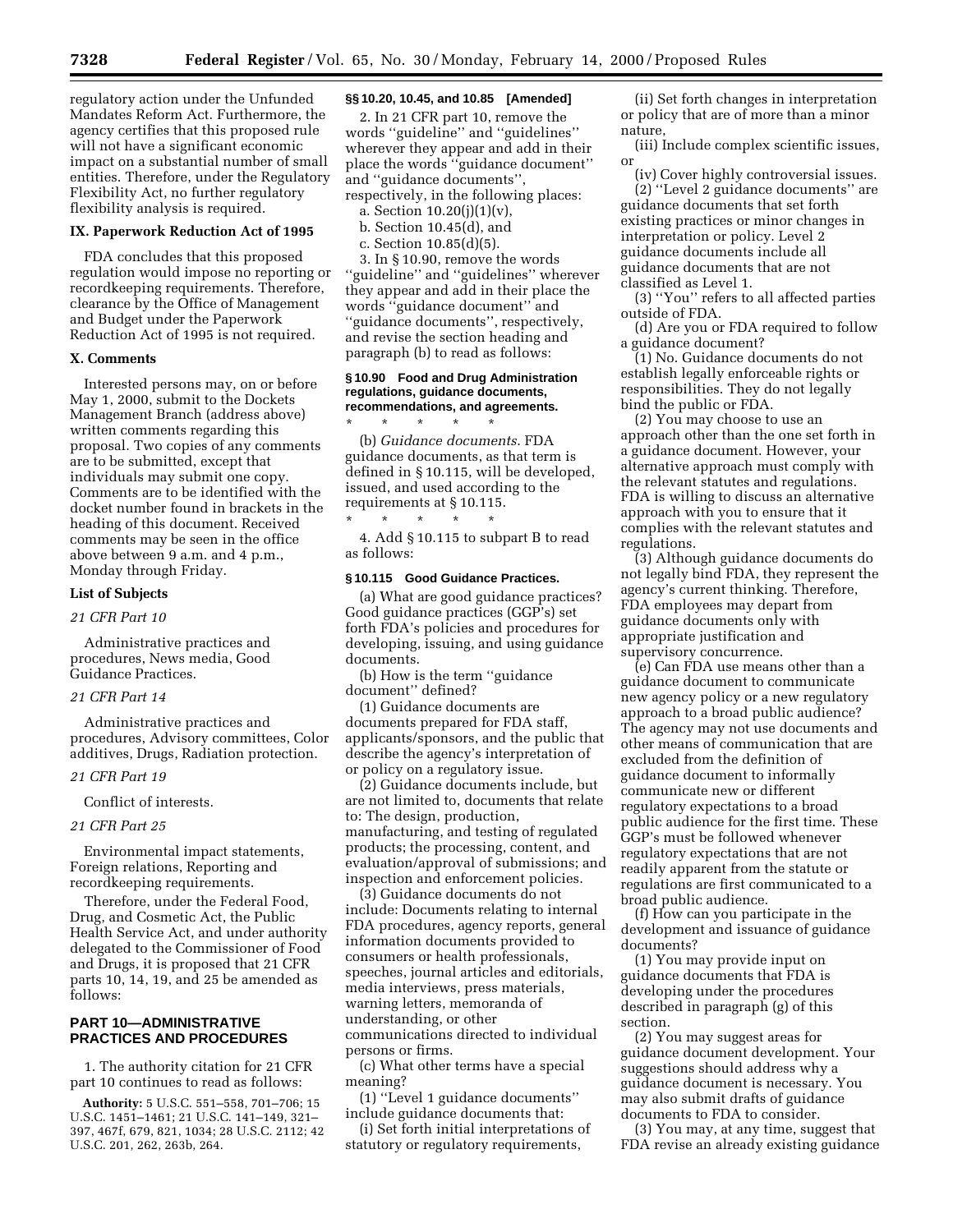document. Your suggestion should address why the guidance document should be revised and how it should be revised.

(4) Once a year, FDA will publish, in both the **Federal Register** and on the Internet, a list of possible topics for future guidance document development or revision during the next year. You may comment on this list (*e.g.,* by suggesting alternatives or recommendations about the topics that FDA is considering).

(5) To participate in the development and issuance of guidance documents through one of the mechanisms described in paragraph (f)(1), (f)(2), or (f)(3) of this section, you should contact the Center or Office that is responsible for the regulatory activity covered by the guidance document.

(6) If FDA agrees to draft or revise a guidance document, under a suggestion made under paragraph (f)(1), (f)(2), or (f)(3) of this section, you may participate in the development of that guidance document under the procedures described in paragraph (g) of this section.

(g) What are FDA's procedures for developing and issuing guidance documents?

(1) FDA's procedures for the development and issuance of Level 1 guidance documents are as follows:

(i) Before FDA prepares a draft of a Level 1 guidance document, FDA may seek or accept early input from individuals or groups outside the agency. For example, FDA may do this by participating in or holding public meetings and workshops.

(ii) After FDA prepares a draft of a Level 1 guidance document, FDA will:

(A) Publish a notice in the **Federal Register** announcing that the draft guidance document is available;

(B) Post the draft guidance document on the Internet and make it available in hard copy; and

(C) Invite your comment on the draft guidance document. Paragraph (h) of this section tells you how to submit your comments.

(iii) After FDA prepares a draft of a Level 1 guidance document, FDA also may:

(A) Hold additional public meetings or workshops; or

(B) Present the draft guidance document to an advisory committee for review.

(iv) After providing an opportunity for public comment on a Level 1 guidance document, FDA will:

(A) Review any comments received and prepare the final version of the guidance document that incorporates suggested changes, when appropriate;

(B) Publish a notice in the **Federal Register** announcing that the guidance document is available;

(C) Post the guidance document on the Internet and make it available in hard copy; and

(D) Implement the guidance document.

(v) After providing an opportunity for comment, FDA may decide that it should issue another draft of the guidance document. In this case, you should follow the steps in paragraphs  $(g)(1)(ii)$ ,  $(g)(1)(iii)$ , and  $(g)(1)(iv)$  of this section.

(2) FDA will not seek your comment before it implements a Level 1 guidance document if the agency determines that prior public participation is not feasible or appropriate.

(3) FDA will use the following procedures for developing and issuing Level 1 guidance documents under the circumstances described in paragraph (g)(2) of this section.

(i) After FDA prepares a guidance document, FDA will:

(A) Publish a notice in the **Federal Register** announcing that the guidance document is available;

(B) Post the guidance document on the Internet and make it available in hard copy;

(C) Implement the guidance document when it is made available; and

(D) Invite your comment when it issues or publishes the guidance document. Paragraph (h) of this section tells you how to submit your comments.

(ii) If FDA receives comments on the guidance document, FDA will review those comments and revise the guidance document when appropriate.

(4) FDA will use the following procedures for developing and issuing Level 2 guidance documents:

(i) After it prepares a guidance document, FDA will:

(A) Post the guidance document on the Internet and make it available in hard copy;

(B) Implement the guidance document when it is made available, unless FDA indicates otherwise; and

(C) Invite your comment on the Level 2 guidance document. Paragraph (h) of this section tells you how to submit your comments.

(ii) If FDA receives comments on the guidance document, FDA will review those comments and revise the document when appropriate. If a version is revised, the new version will be placed on the Internet.

(5) You may comment on any guidance document at any time. Paragraph (h) of this section tells you how to submit your comments. FDA will revise guidance documents in

response to your comments when appropriate.

(h) How should you submit comments on a guidance document?

(1) If you choose to submit comments on any guidance document under paragraph (g) of this section, you must send them to the Dockets Management Branch (HFA–305), 5630 Fishers Lane, rm. 1061, Rockville, MD 20852.

(2) Comments should identify the docket number on the guidance document, if such a docket number exists. For documents without a docket number, the title of the guidance document should be included.

(3) Comments will be available to the public in accordance with FDA's regulations on submission of documents to the Dockets Management Branch specified in § 10.20(j).

(i) What standard elements must FDA include in a guidance document?

(1) A guidance document must:

(i) Include the term ''guidance,''

(ii) Identify the Center(s) or Office(s) issuing the document,

(iii) Identify the activity to which and the people to whom the document applies,

(iv) Include a statement of the document's nonbinding effect,

(v) Include the date of issuance, (vi) Note if it is a revision to a previously issued guidance and identify the document that it replaces, and

(vi) Contain the word ''draft'' if the document is a draft guidance.

(2) Guidance documents must not include mandatory language such as "shall," "must," "required," or ''requirement,'' unless FDA is using these words to describe a statutory or regulatory requirement.

(j) Who, within FDA, can approve issuance of guidance documents? Each Center and Office must have in place appropriate procedures for the approval of guidance documents. Those procedures must ensure that issuance of all documents is approved by appropriate senior FDA officials.

(k) How will FDA review and revise existing guidance documents?

(1) The agency will periodically review existing guidance documents to determine whether they need to be changed or withdrawn.

(2) When significant changes are made to the statute or regulations, the agency will review and, if appropriate, revise guidance documents relating to that changed statute or regulation.

(3) As discussed in paragraph (f)(3) of this section, you may at any time suggest that FDA revise a guidance document.

(l) How will FDA ensure that FDA staff are following GGP's?